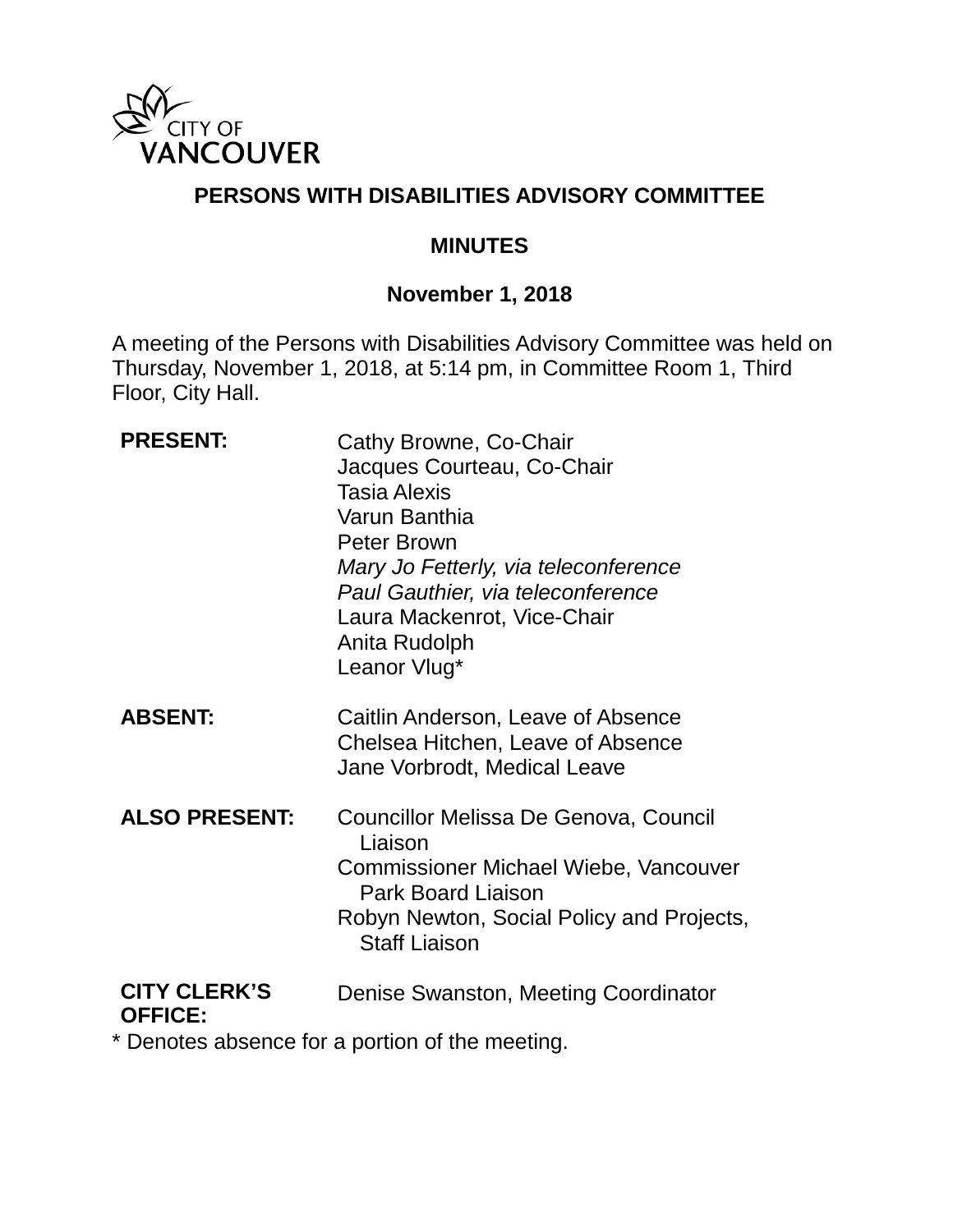### **WELCOME**

The Chair acknowledged that we are on the unceded homelands of the Musqueam, Squamish, and Tsleil-Waututh Nations and we give thanks for their generosity and hospitality on these lands.

#### **Leave of Absence Requests**

MOVED by Varun Banthia SECONDED by Peter Brown

> THAT the Persons with Disabilities Advisory Committee approve leaves of absence for Caitlin Anderson and Chelsea Hitchen for this meeting.

CARRIED UNANIMOUSLY (Leanor Vlug absent for the vote.)

#### **Approval of Minutes**

MOVED by Tasia Alexis SECONDED by Anita Rudolph

> THAT the Persons with Disabilities Advisory Committee approve the Minutes from the meeting of September 13, 2018, as circulated.

CARRIED UNANIMOUSLY (Leanor Vlug absent for the vote.)

### **1. Accessible City Strategy Update**

Robyn Newton, Social Policy and Projects, Staff Liaison, provided an update on the progress of the Accessibility Strategy, noting that the taskforce currently consists of two members of each of the following committees: Persons with Disabilities Advisory Committee (PDAC), Seniors Advisory Committee, and the Persons with Lived Experience Advisory Group.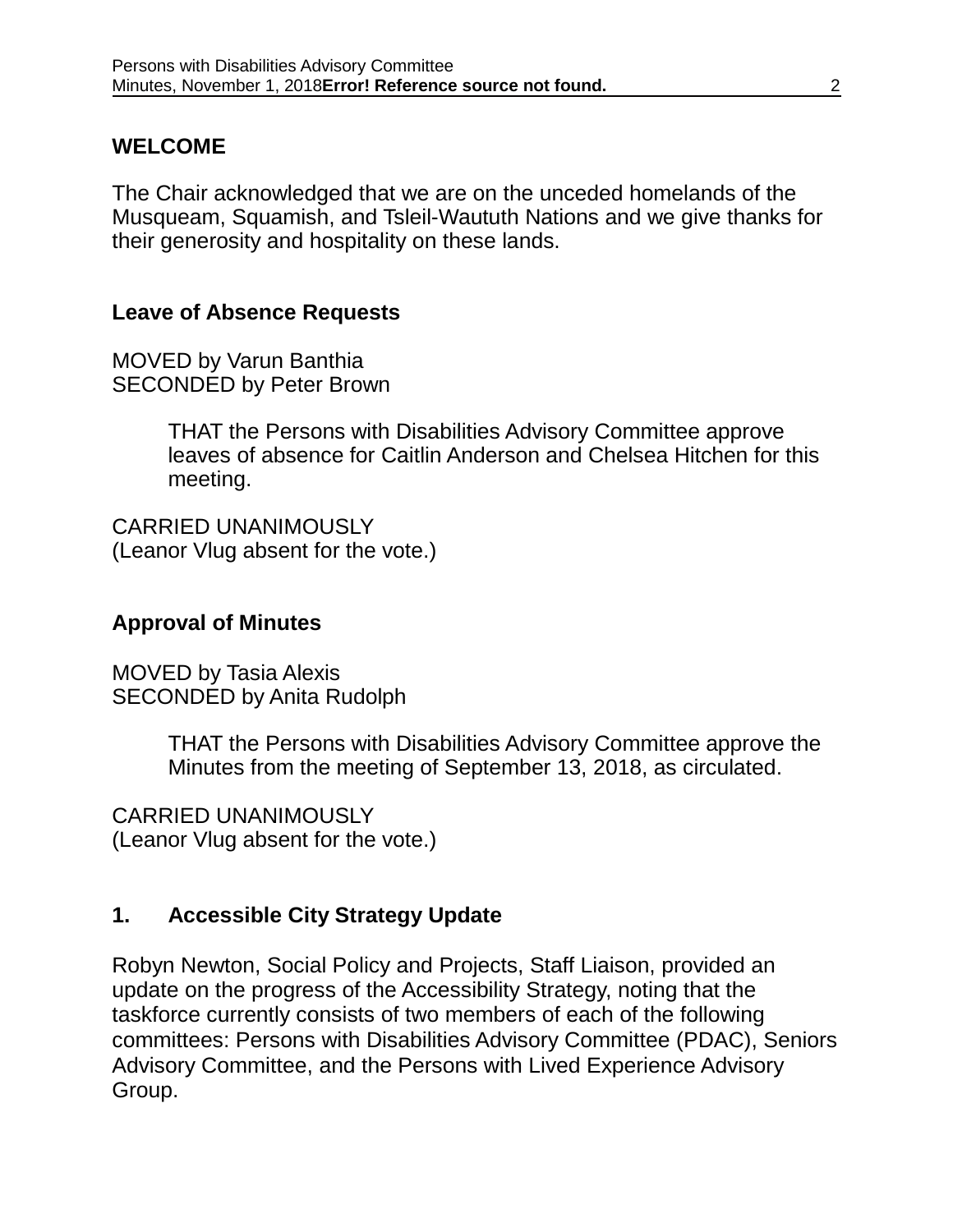• The Committee decided that, in addition to the two members initially appointed to the taskforce, (Mary Jo Fetterly and Peter Brown), two additional members would also be appointed to ensure, as previously discussed, that PDAC had a greater number of representatives on the taskforce to ensure the strategy's focus remains on accessibility in the city. As such, Tasia Alexis and Anita Rudolph were appointed, with Jacques Courteau and Cathy Browne available as alternates (to be re-visited once the new Council determines the make-up of Advisory Bodies.)

Ms. Newton, shared the upcoming agenda for the first Accessibly City Strategy Taskforce, noting the group will work together to create the draft vision, guiding principles, as well as discuss stakeholder engagement opportunities.

## **2. Subcommittee Reports**

Jacques requested the chairs of subcommittees provide him a report of work done over the past term, so he can amalgamate and provide the information to the incoming Council.

• Varun Banthia agreed to circulate an example to subcommittee chairs.

Ms. Newton suggested compiling key issues that the current PDAC would like the future PDAC to be aware of.

### **a) Accessible City subcommittee**

Mary Jo Fetterly, Chair, Accessible City subcommittee, provided a summary of the subcommittee's accomplishments over the past term, highlighting the following:

- Successfully advocating to the City to develop an Accessible City **Strategy**
- Pearson Redevelopment (non-housing issues)
- Completion of the Accessible Event Guidelines
- Ongoing accessibility issues related to Jim Deva Plaza
- Encouraging School Board to include accessibility upgrades in conjunction with seismic upgrades
- Collaboration with the Park Board on various accessibility upgrades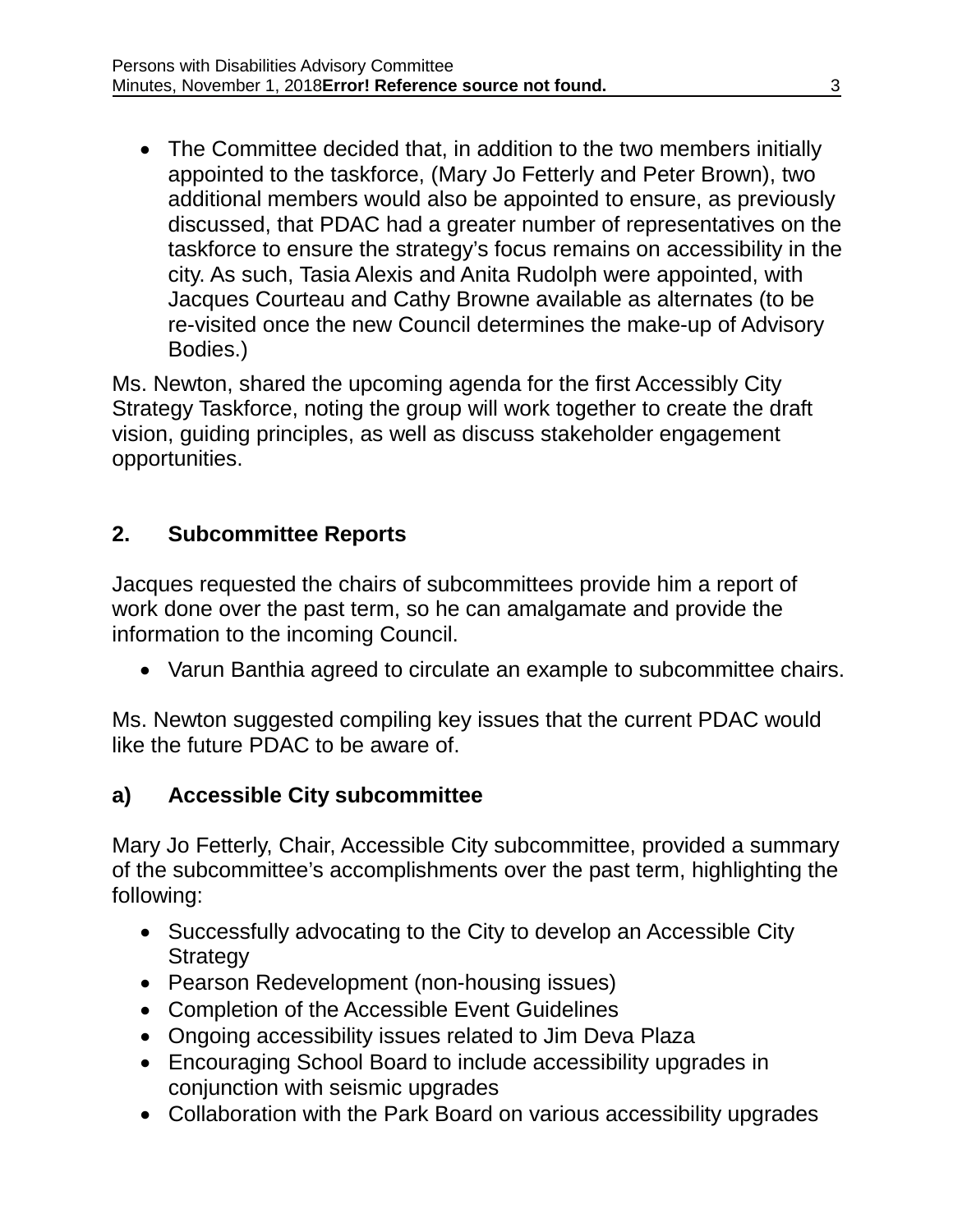• Countless hours spent on various City engagement meetings and groups

# **b) Housing subcommittee**

Paul Gauthier, Chair, Housing subcommittee, provided a summary of the subcommittee's accomplishments over the past term, highlighting the following:

- Housing roundtable initiated by PDAC in partnership with the Disability Alliance
- Ongoing advocacy with BC Housing
- Meetings to advocate for various accessibility initiatives in the Pearson Redevelopment
- Right Fit pilot project with Disability Alliance BC
- Accessible Path of Travel Policy Review
	- o Councillor De Genova agreed to talk to staff to see what can be done in the interim, and agreed to follow up regardless if she's the Committee's liaison or not.

# **c) Social Inclusion subcommittee**

Tasia Alexis, Chair, Social Inclusion subcommittee, provided a summary of the subcommittee's accomplishments over the past term, highlighting the following:

- Meetings with Elections staff to ensure accessibility throughout the election
- Meetings with Creative City Strategy staff
- Community inclusion Forum,
- Training session on intersectionality

# **d) Transportation subcommittee**

Varun Banthia, Chair, Transportation subcommittee, provided a summary of the subcommittee's accomplishments over the past term, highlighting the following:

- Advocating for public washrooms at transit stations
- Participating on the Transportation 2040
- TransLink